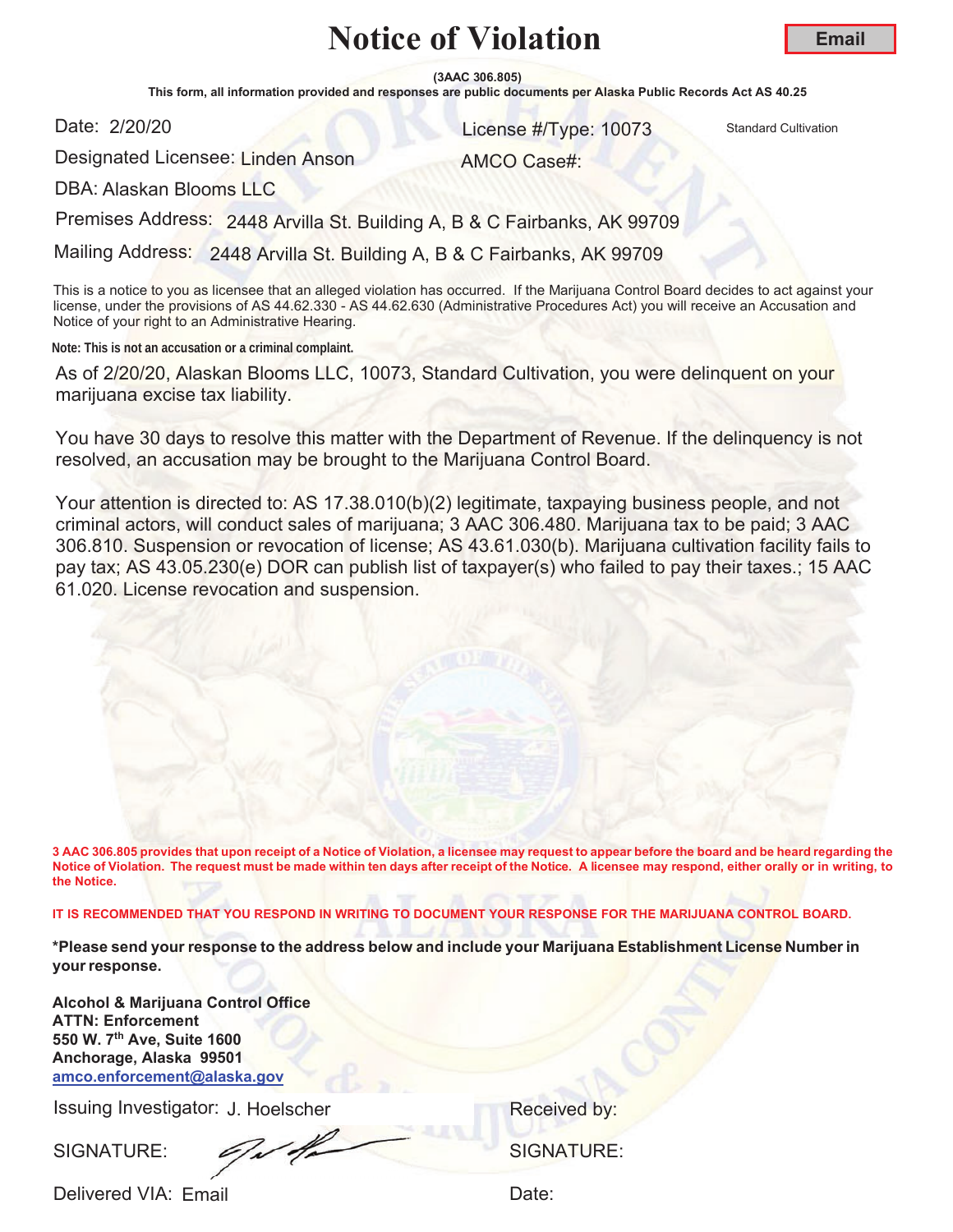**(3AAC 306.805)**

This form, all information provided and responses are public documents per Alaska Public Records Act AS 40.25

Date: 2/20/20

**License #Type: 10080** Standard Cultivation

AMCO Case#:

Designated Licensee: J<mark>ustin Rol</mark>and

DBA: DREAM GREEN FARMS

Premises Address: 2939 Porcupine Dr. Suite A Anchorage, AK 99501-3118

Mailing Address: 18621 N Lowrie Loop, Eagle River, AK 99577-8690

This is a notice to you as licensee that an alleged violation has occurred. If the Marijuana Control Board decides to act against your license, under the provisions of AS 44.62.330 - AS 44.62.630 (Administrative Procedures Act) you will receive an Accusation and Notice of your right to an Administrative Hearing.

**Note: This is not an accusation or a criminal complaint.**

As of 2/20/2020, DREAM GREEN FARMS, 10080, Standard Cultivation, you were delinquent on your marijuana excise tax liability.

You have 30 days to resolve this matter with the Department of Revenue. If the delinquency is not resolved, an accusation may be brought to the Marijuana Control Board.

Your attention is directed to: AS 17.38.010(b)(2) legitimate, taxpaying business people, and not criminal actors, will conduct sales of marijuana; 3 AAC 306.480. Marijuana tax to be paid; 3 AAC 306.810. Suspension or revocation of license; AS 43.61.030(b). Marijuana cultivation facility fails to pay tax; AS 43.05.230(e) DOR can publish list of taxpayer(s) who failed to pay their taxes.; 15 AAC 61.020. License revocation and suspension.

**3 AAC 306.805 provides that upon receipt of a Notice of Violation, a licensee may request to appear before the board and be heard regarding the Notice of Violation. The request must be made within ten days after receipt of the Notice. A licensee may respond, either orally or in writing, to the Notice.** 

**IT IS RECOMMENDED THAT YOU RESPOND IN WRITING TO DOCUMENT YOUR RESPONSE FOR THE MARIJUANA CONTROL BOARD.**

**\*Please send your response to the address below and include your Marijuana Establishment License Number in your response.**

**Alcohol & Marijuana Control Office ATTN: Enforcement 550 W. 7th Ave, Suite 1600 Anchorage, Alaska 99501 amco.enforcement@alaska.gov**

Issuing Investigator: J. Hoelscher **Election Control Control Control Control Control Control Control Control Control Control Control Control Control Control Control Control Control Control Control Control Control Control C** 

SIGNATURE: COMPUTE: SIGNATURE: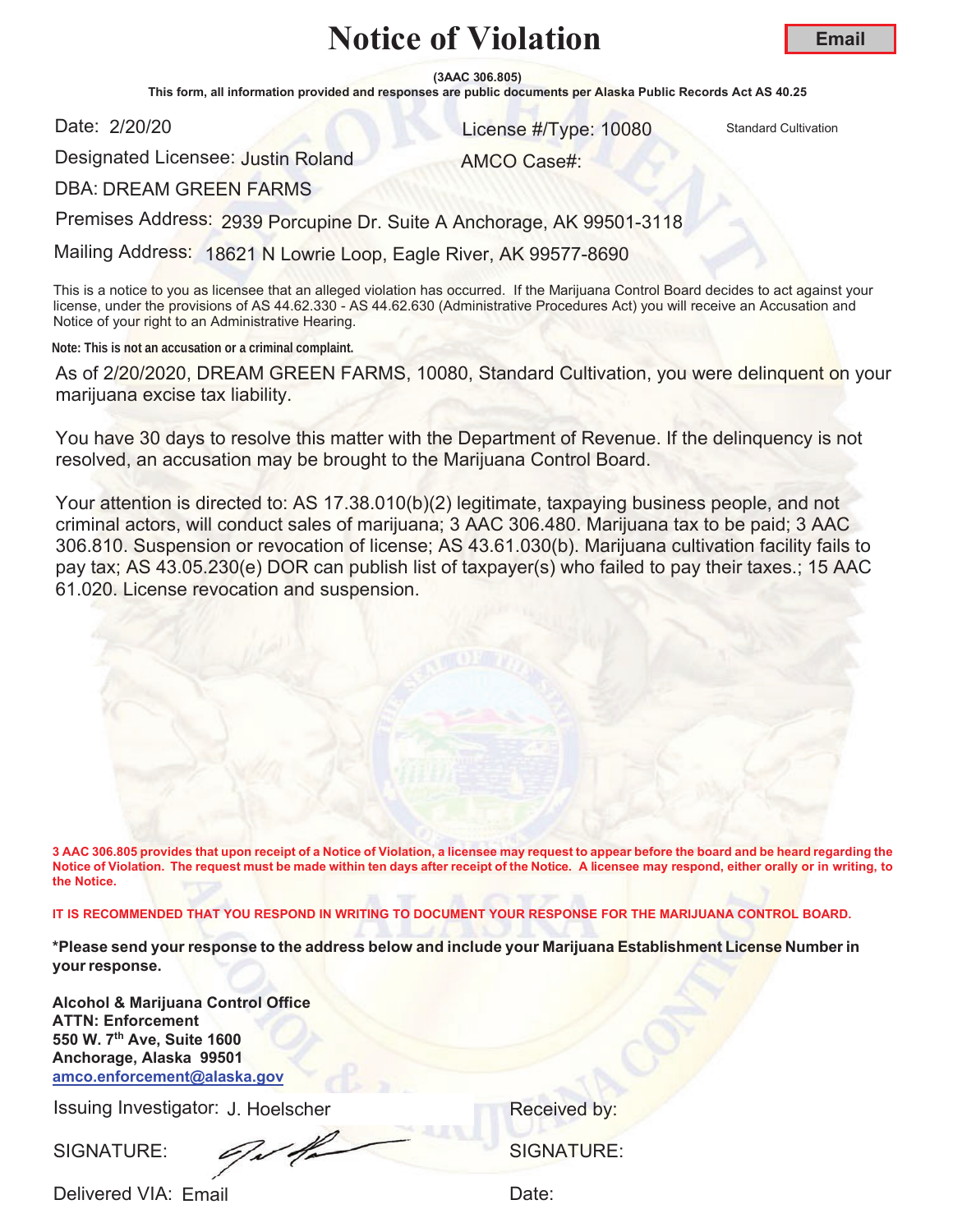**(3AAC 306.805)**

This form, all information provided and responses are public documents per Alaska Public Records Act AS 40.25

Date: 2/20/20

**License #Type: 10237** Standard Cultivation

Designated Licensee: S<mark>madar Warden</mark>

AMCO Case#:

DBA: AlaskaSense LLC

Premises Address: 521 W. Tudor Road, Unit 202 Anchorage, AK 99503

Mailing Address: 521 W. Tudor Road, Unit 202 Anchorage, AK 99503

This is a notice to you as licensee that an alleged violation has occurred. If the Marijuana Control Board decides to act against your license, under the provisions of AS 44.62.330 - AS 44.62.630 (Administrative Procedures Act) you will receive an Accusation and Notice of your right to an Administrative Hearing.

**Note: This is not an accusation or a criminal complaint.**

As of 2/20/2020, AlaskaSense LLC, 10237, Standard Cultivation, you were delinquent on your marijuana excise tax liability.

You have 30 days to resolve this matter with the Department of Revenue. If the delinquency is not resolved, an accusation may be brought to the Marijuana Control Board.

Your attention is directed to: AS 17.38.010(b)(2) legitimate, taxpaying business people, and not criminal actors, will conduct sales of marijuana; 3 AAC 306.480. Marijuana tax to be paid; 3 AAC 306.810. Suspension or revocation of license; AS 43.61.030(b). Marijuana cultivation facility fails to pay tax; AS 43.05.230(e) DOR can publish list of taxpayer(s) who failed to pay their taxes.; 15 AAC 61.020. License revocation and suspension.

**3 AAC 306.805 provides that upon receipt of a Notice of Violation, a licensee may request to appear before the board and be heard regarding the Notice of Violation. The request must be made within ten days after receipt of the Notice. A licensee may respond, either orally or in writing, to the Notice.** 

**IT IS RECOMMENDED THAT YOU RESPOND IN WRITING TO DOCUMENT YOUR RESPONSE FOR THE MARIJUANA CONTROL BOARD.**

**\*Please send your response to the address below and include your Marijuana Establishment License Number in your response.**

**Alcohol & Marijuana Control Office ATTN: Enforcement 550 W. 7th Ave, Suite 1600 Anchorage, Alaska 99501 amco.enforcement@alaska.gov**

Issuing Investigator: J. Hoelscher **Election Control Control Control Control Control Control Control Control Control Control Control Control Control Control Control Control Control Control Control Control Control Control C** 

SIGNATURE: COMPUTE: SIGNATURE: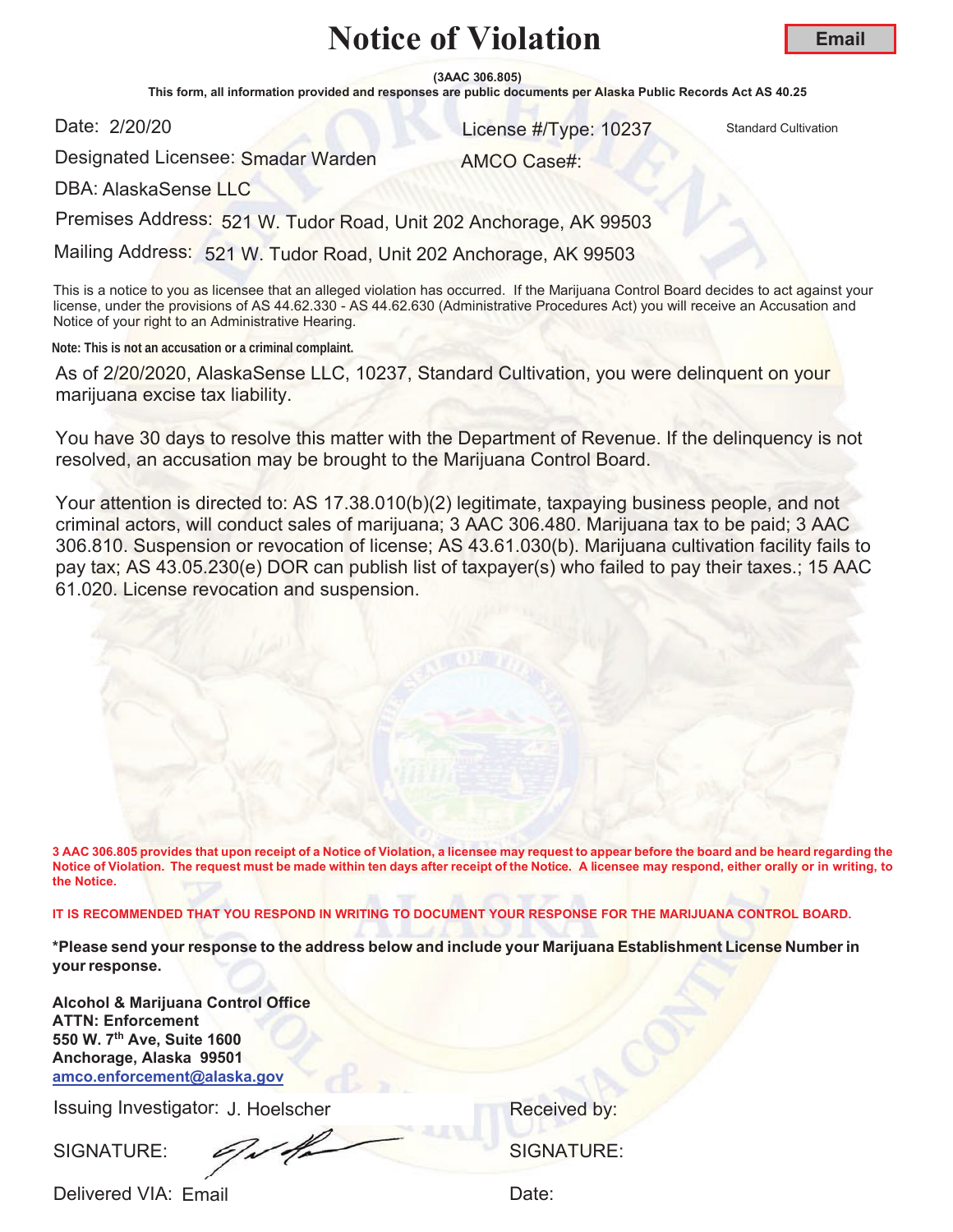**(3AAC 306.805)**

This form, all information provided and responses are public documents per Alaska Public Records Act AS 40.25

Date: 2/20/20

**License #Type: 10310** Standard Cultivation

Designated Licensee: <mark>Dane Wyrick</mark>

AMCO Case#:

DBA: DANISH GARDENS LLC

Premises Address: 2430 Cinnabar Loop Anchorage, AK 99507-3138

Mailing Address: 6936 Whitehall St, Anchorage, AK 99502

This is a notice to you as licensee that an alleged violation has occurred. If the Marijuana Control Board decides to act against your license, under the provisions of AS 44.62.330 - AS 44.62.630 (Administrative Procedures Act) you will receive an Accusation and Notice of your right to an Administrative Hearing.

**Note: This is not an accusation or a criminal complaint.**

As of 2/20/2020, DANISH GARDENS LLC, 10310, Standard Cultivation, you were delinquent on your marijuana excise tax liability.

You have 30 days to resolve this matter with the Department of Revenue. If the delinquency is not resolved, an accusation may be brought to the Marijuana Control Board.

Your attention is directed to: AS 17.38.010(b)(2) legitimate, taxpaying business people, and not criminal actors, will conduct sales of marijuana; 3 AAC 306.480. Marijuana tax to be paid; 3 AAC 306.810. Suspension or revocation of license; AS 43.61.030(b). Marijuana cultivation facility fails to pay tax; AS 43.05.230(e) DOR can publish list of taxpayer(s) who failed to pay their taxes.; 15 AAC 61.020. License revocation and suspension.

**3 AAC 306.805 provides that upon receipt of a Notice of Violation, a licensee may request to appear before the board and be heard regarding the Notice of Violation. The request must be made within ten days after receipt of the Notice. A licensee may respond, either orally or in writing, to the Notice.** 

**IT IS RECOMMENDED THAT YOU RESPOND IN WRITING TO DOCUMENT YOUR RESPONSE FOR THE MARIJUANA CONTROL BOARD.**

**\*Please send your response to the address below and include your Marijuana Establishment License Number in your response.**

**Alcohol & Marijuana Control Office ATTN: Enforcement 550 W. 7th Ave, Suite 1600 Anchorage, Alaska 99501 amco.enforcement@alaska.gov**

Issuing Investigator: J. Hoelscher **Election Control Control Control Control Control Control Control Control Control Control Control Control Control Control Control Control Control Control Control Control Control Control C** 

SIGNATURE: COMPANY SIGNATURE: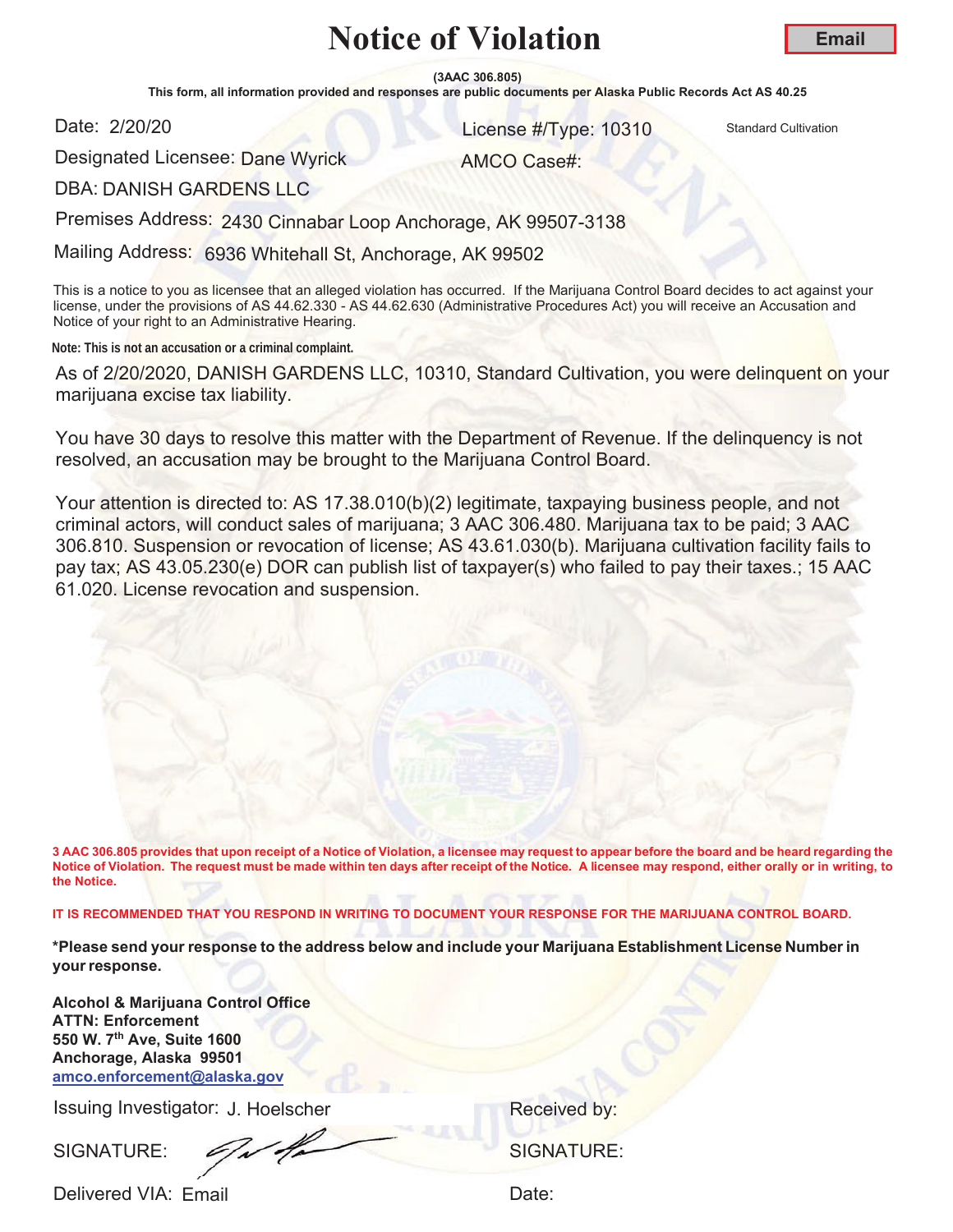**(3AAC 306.805)**

This form, all information provided and responses are public documents per Alaska Public Records Act AS 40.25

Date: 2/20/20

**License #Type: 10592** Standard Cultivation

AMCO Case#:

Designated Licensee: Branden M Roybal

DBA: Alaska Cannabis Cultivators

Premises Address: 3665 Worrell Ave Fairbanks, AK 99701

Mailing Address: 3665 Worrell Ave Fairbanks, AK 99701

This is a notice to you as licensee that an alleged violation has occurred. If the Marijuana Control Board decides to act against your license, under the provisions of AS 44.62.330 - AS 44.62.630 (Administrative Procedures Act) you will receive an Accusation and Notice of your right to an Administrative Hearing.

**Note: This is not an accusation or a criminal complaint.**

As of 2/20/2020, Alaska Cannabis Cultivators, 10592, Standard Cultivation, you were delinquent on your marijuana excise tax liability.

You have 30 days to resolve this matter with the Department of Revenue. If the delinquency is not resolved, an accusation may be brought to the Marijuana Control Board.

Your attention is directed to: AS 17.38.010(b)(2) legitimate, taxpaying business people, and not criminal actors, will conduct sales of marijuana; 3 AAC 306.480. Marijuana tax to be paid; 3 AAC 306.810. Suspension or revocation of license; AS 43.61.030(b). Marijuana cultivation facility fails to pay tax; AS 43.05.230(e) DOR can publish list of taxpayer(s) who failed to pay their taxes.; 15 AAC 61.020. License revocation and suspension.

**3 AAC 306.805 provides that upon receipt of a Notice of Violation, a licensee may request to appear before the board and be heard regarding the Notice of Violation. The request must be made within ten days after receipt of the Notice. A licensee may respond, either orally or in writing, to the Notice.** 

**IT IS RECOMMENDED THAT YOU RESPOND IN WRITING TO DOCUMENT YOUR RESPONSE FOR THE MARIJUANA CONTROL BOARD.**

**\*Please send your response to the address below and include your Marijuana Establishment License Number in your response.**

**Alcohol & Marijuana Control Office ATTN: Enforcement 550 W. 7th Ave, Suite 1600 Anchorage, Alaska 99501 amco.enforcement@alaska.gov**

Issuing Investigator: J. Hoelscher **Election Control Control Control Control Control Control Control Control Control Control Control Control Control Control Control Control Control Control Control Control Control Control C** 

SIGNATURE: COMPUTE: SIGNATURE: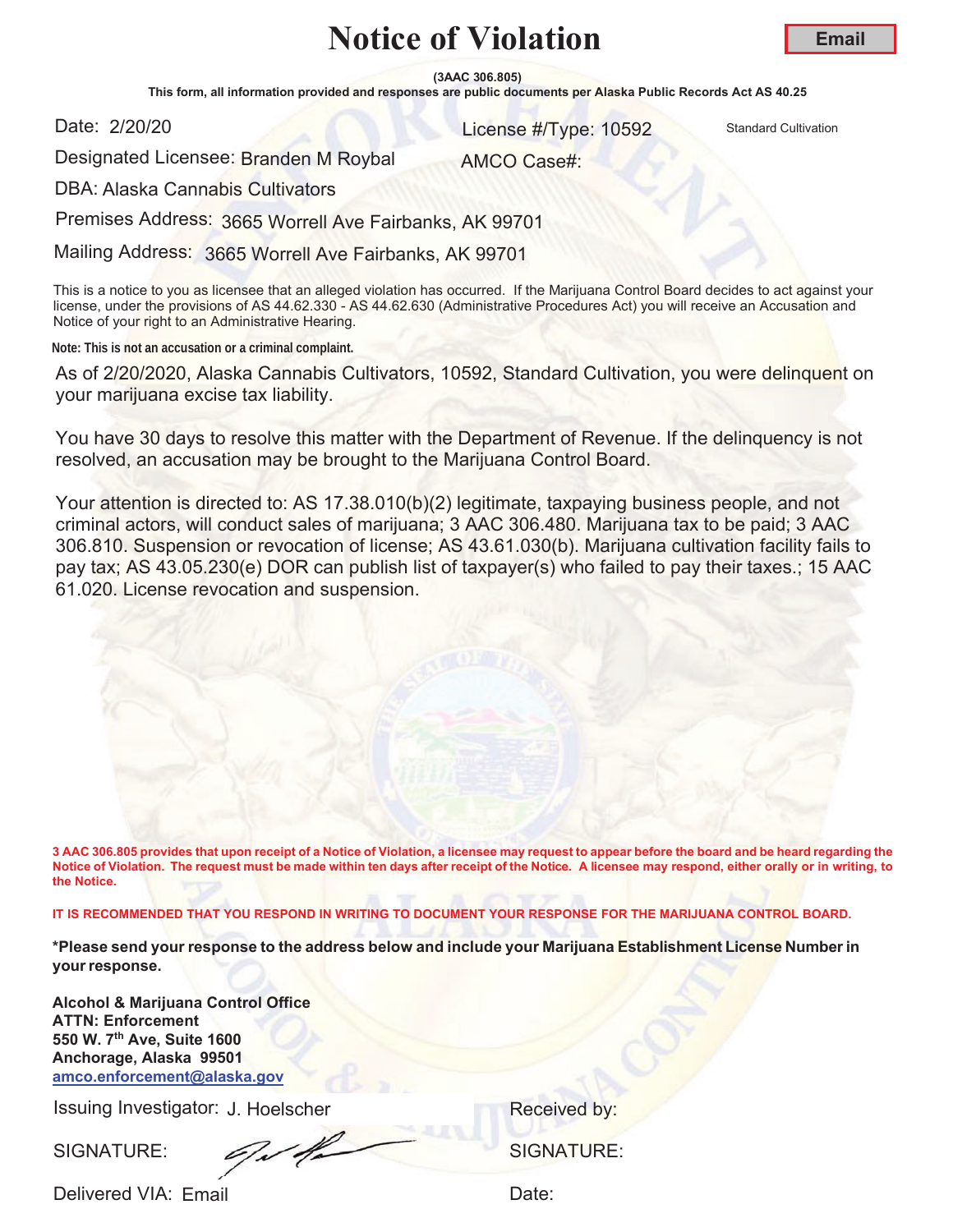**(3AAC 306.805)**

This form, all information provided and responses are public documents per Alaska Public Records Act AS 40.25

Date: 2/20/20

**License #Type: 10799** Standard Cultivation

AMCO Case#:

Designated Licensee: Ronald Bass

DBA: CALM N COLLECTIVE

Premises Address: 13886 W. Parks Hwy, Houston, AK 99694

Mailing Address: PO Box 521302, Big Lake, AK 99652

This is a notice to you as licensee that an alleged violation has occurred. If the Marijuana Control Board decides to act against your license, under the provisions of AS 44.62.330 - AS 44.62.630 (Administrative Procedures Act) you will receive an Accusation and Notice of your right to an Administrative Hearing.

**Note: This is not an accusation or a criminal complaint.**

As of 2/20/2020, CALM N COLLECTIVE, 10799, Standard Cultivation, you were delinquent on your marijuana excise tax liability.

You have 30 days to resolve this matter with the Department of Revenue. If the delinquency is not resolved, an accusation may be brought to the Marijuana Control Board.

Your attention is directed to: AS 17.38.010(b)(2) legitimate, taxpaying business people, and not criminal actors, will conduct sales of marijuana; 3 AAC 306.480. Marijuana tax to be paid; 3 AAC 306.810. Suspension or revocation of license; AS 43.61.030(b). Marijuana cultivation facility fails to pay tax; AS 43.05.230(e) DOR can publish list of taxpayer(s) who failed to pay their taxes.; 15 AAC 61.020. License revocation and suspension.

**3 AAC 306.805 provides that upon receipt of a Notice of Violation, a licensee may request to appear before the board and be heard regarding the Notice of Violation. The request must be made within ten days after receipt of the Notice. A licensee may respond, either orally or in writing, to the Notice.** 

**IT IS RECOMMENDED THAT YOU RESPOND IN WRITING TO DOCUMENT YOUR RESPONSE FOR THE MARIJUANA CONTROL BOARD.**

**\*Please send your response to the address below and include your Marijuana Establishment License Number in your response.**

**Alcohol & Marijuana Control Office ATTN: Enforcement 550 W. 7th Ave, Suite 1600 Anchorage, Alaska 99501 amco.enforcement@alaska.gov**

Issuing Investigator: J. Hoelscher **Election Control Control Control Control Control Control Control Control Control Control Control Control Control Control Control Control Control Control Control Control Control Control C** 

SIGNATURE:  $\mathscr{L}/\mathscr{L}$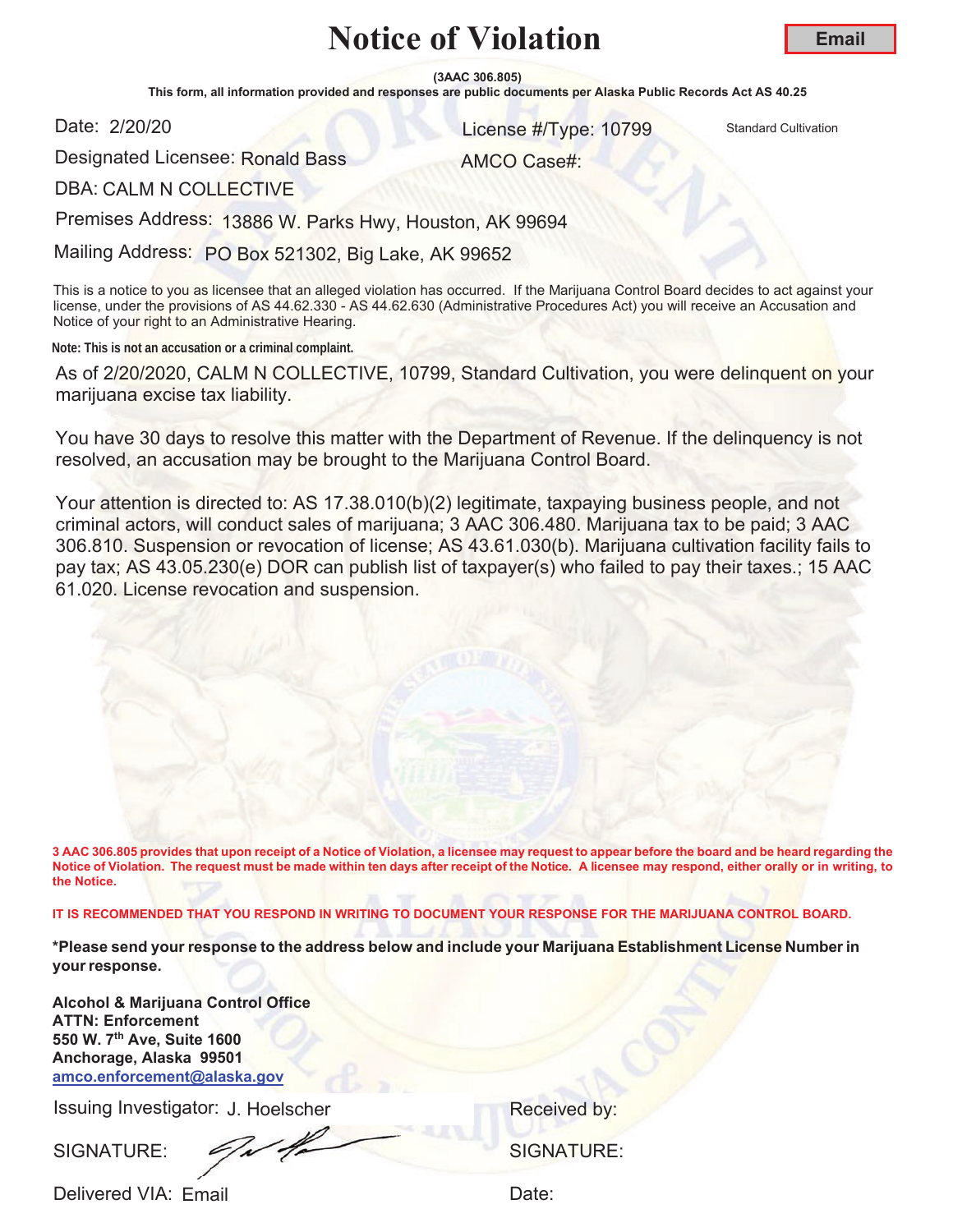**(3AAC 306.805)**

This form, all information provided and responses are public documents per Alaska Public Records Act AS 40.25

Date: 2/20/20

**License #Type: 12461 Standard Cultivation** 

Designated Licensee: Johnathon Guest

AMCO Case#:

DBA: GUEST SERVICES LLC

Premises Address: 12696 W. Westen Houston, AK 99694

Mailing Address: 2521 E. Mountain Village Drive Suite B, PMB 545 Wasilla, AK 99654

This is a notice to you as licensee that an alleged violation has occurred. If the Marijuana Control Board decides to act against your license, under the provisions of AS 44.62.330 - AS 44.62.630 (Administrative Procedures Act) you will receive an Accusation and Notice of your right to an Administrative Hearing.

**Note: This is not an accusation or a criminal complaint.**

As of 2/20/2020, GUEST SERVICES LLC, 12461, Standard Cultivation, you were delinquent on your marijuana excise tax liability.

You have 30 days to resolve this matter with the Department of Revenue. If the delinquency is not resolved, an accusation may be brought to the Marijuana Control Board.

Your attention is directed to: AS 17.38.010(b)(2) legitimate, taxpaying business people, and not criminal actors, will conduct sales of marijuana; 3 AAC 306.480. Marijuana tax to be paid; 3 AAC 306.810. Suspension or revocation of license; AS 43.61.030(b). Marijuana cultivation facility fails to pay tax; AS 43.05.230(e) DOR can publish list of taxpayer(s) who failed to pay their taxes.; 15 AAC 61.020. License revocation and suspension.

**3 AAC 306.805 provides that upon receipt of a Notice of Violation, a licensee may request to appear before the board and be heard regarding the Notice of Violation. The request must be made within ten days after receipt of the Notice. A licensee may respond, either orally or in writing, to the Notice.** 

**IT IS RECOMMENDED THAT YOU RESPOND IN WRITING TO DOCUMENT YOUR RESPONSE FOR THE MARIJUANA CONTROL BOARD.**

**\*Please send your response to the address below and include your Marijuana Establishment License Number in your response.**

**Alcohol & Marijuana Control Office ATTN: Enforcement 550 W. 7th Ave, Suite 1600 Anchorage, Alaska 99501 amco.enforcement@alaska.gov**

Issuing Investigator: J. Hoelscher **Election Control Control Control Control Control Control Control Control Control Control Control Control Control Control Control Control Control Control Control Control Control Control C** 

SIGNATURE: COMPANY SIGNATURE: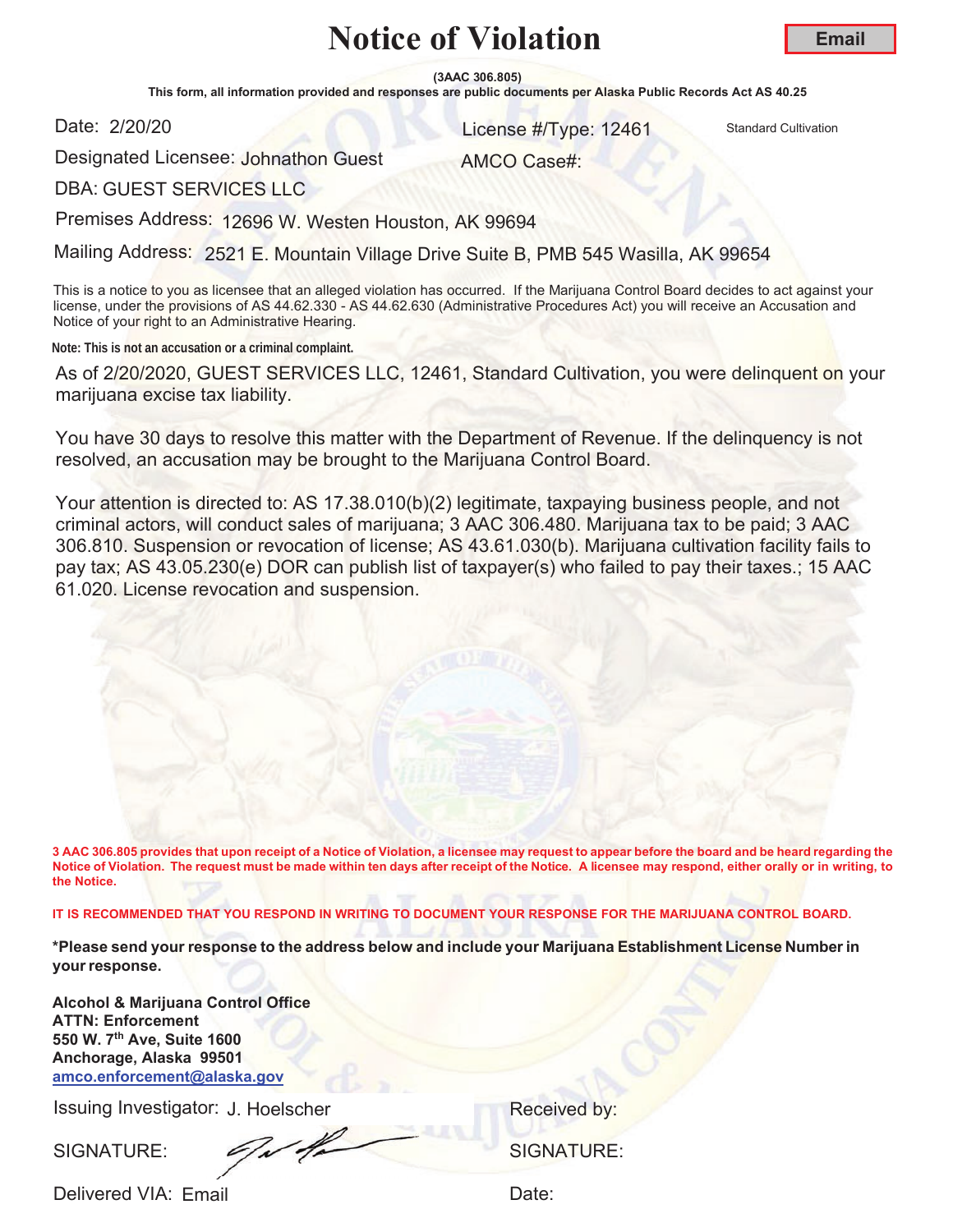**Email**

**(3AAC 306.805)**

This form, all information provided and responses are public documents per Alaska Public Records Act AS 40.25

Date: 2/20/20

**License #Type: 12616** Standard Cultivation

Designated Licensee: <mark>Daniel Ste</mark>wart

AMCO Case#:

DBA: FRISSON FARMS, LLC

Premises Address: 5060 Haystack Drive, Fairbanks, AK 99712

Mailing Address: 5060 Haystack Drive, Fairbanks, AK 99712

This is a notice to you as licensee that an alleged violation has occurred. If the Marijuana Control Board decides to act against your license, under the provisions of AS 44.62.330 - AS 44.62.630 (Administrative Procedures Act) you will receive an Accusation and Notice of your right to an Administrative Hearing.

**Note: This is not an accusation or a criminal complaint.**

As of 2/20/2020, FRISSON FARMS, 12616, Standard Cultivation, you were delinquent on your marijuana excise tax liability.

You have 30 days to resolve this matter with the Department of Revenue. If the delinquency is not resolved, an accusation may be brought to the Marijuana Control Board.

Your attention is directed to: AS 17.38.010(b)(2) legitimate, taxpaying business people, and not criminal actors, will conduct sales of marijuana; 3 AAC 306.480. Marijuana tax to be paid; 3 AAC 306.810. Suspension or revocation of license; AS 43.61.030(b). Marijuana cultivation facility fails to pay tax; AS 43.05.230(e) DOR can publish list of taxpayer(s) who failed to pay their taxes.; 15 AAC 61.020. License revocation and suspension.

**3 AAC 306.805 provides that upon receipt of a Notice of Violation, a licensee may request to appear before the board and be heard regarding the Notice of Violation. The request must be made within ten days after receipt of the Notice. A licensee may respond, either orally or in writing, to the Notice.** 

**IT IS RECOMMENDED THAT YOU RESPOND IN WRITING TO DOCUMENT YOUR RESPONSE FOR THE MARIJUANA CONTROL BOARD.**

**\*Please send your response to the address below and include your Marijuana Establishment License Number in your response.**

**Alcohol & Marijuana Control Office ATTN: Enforcement 550 W. 7th Ave, Suite 1600 Anchorage, Alaska 99501 amco.enforcement@alaska.gov**

Issuing Investigator: J. Hoelscher **Election Control Control Control Control Control Control Control Control Control Control Control Control Control Control Control Control Control Control Control Control Control Control C** 

SIGNATURE:  $\mathscr{L}_{\mathscr{A}}$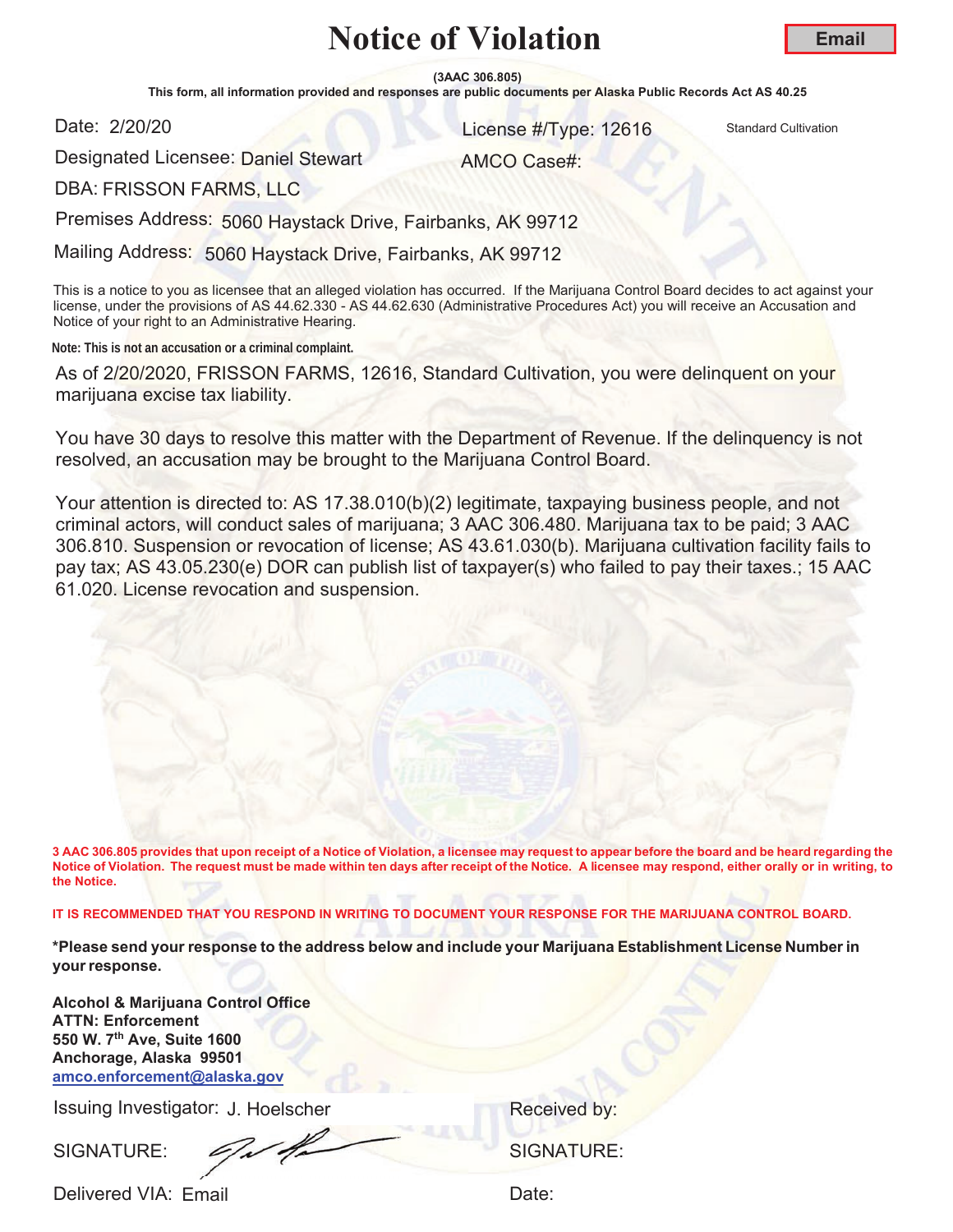**(3AAC 306.805)**

This form, all information provided and responses are public documents per Alaska Public Records Act AS 40.25

Date: 2/20/20

**License #Type: 12618** Standard Cultivation

AMCO Case#:

Designated Licensee: Jenny Foster

DBA: Alaska Cannabis Company

Premises Address: 43280 Kenai Spur Highway Units A, B, C, & D Nikiski, AK 99635

Mailing Address: PO Box 595 Kenai, AK 99611

This is a notice to you as licensee that an alleged violation has occurred. If the Marijuana Control Board decides to act against your license, under the provisions of AS 44.62.330 - AS 44.62.630 (Administrative Procedures Act) you will receive an Accusation and Notice of your right to an Administrative Hearing.

**Note: This is not an accusation or a criminal complaint.**

As of 2/20/20, Alaska Cannabis Company, 12618, Standard Cultivation, you were delinquent on your marijuana excise tax liability.

You have 30 days to resolve this matter with the Department of Revenue. If the delinquency is not resolved, an accusation may be brought to the Marijuana Control Board.

Your attention is directed to: AS 17.38.010(b)(2) legitimate, taxpaying business people, and not criminal actors, will conduct sales of marijuana; 3 AAC 306.480. Marijuana tax to be paid; 3 AAC 306.810. Suspension or revocation of license; AS 43.61.030(b). Marijuana cultivation facility fails to pay tax; AS 43.05.230(e) DOR can publish list of taxpayer(s) who failed to pay their taxes.; 15 AAC 61.020. License revocation and suspension.

**3 AAC 306.805 provides that upon receipt of a Notice of Violation, a licensee may request to appear before the board and be heard regarding the Notice of Violation. The request must be made within ten days after receipt of the Notice. A licensee may respond, either orally or in writing, to the Notice.** 

**IT IS RECOMMENDED THAT YOU RESPOND IN WRITING TO DOCUMENT YOUR RESPONSE FOR THE MARIJUANA CONTROL BOARD.**

**\*Please send your response to the address below and include your Marijuana Establishment License Number in your response.**

**Alcohol & Marijuana Control Office ATTN: Enforcement 550 W. 7th Ave, Suite 1600 Anchorage, Alaska 99501 amco.enforcement@alaska.gov**

Issuing Investigator: J. Hoelscher **Election Control Control Control Control Control Control Control Control Control Control Control Control Control Control Control Control Control Control Control Control Control Control C** 

SIGNATURE: COMPANY SIGNATURE: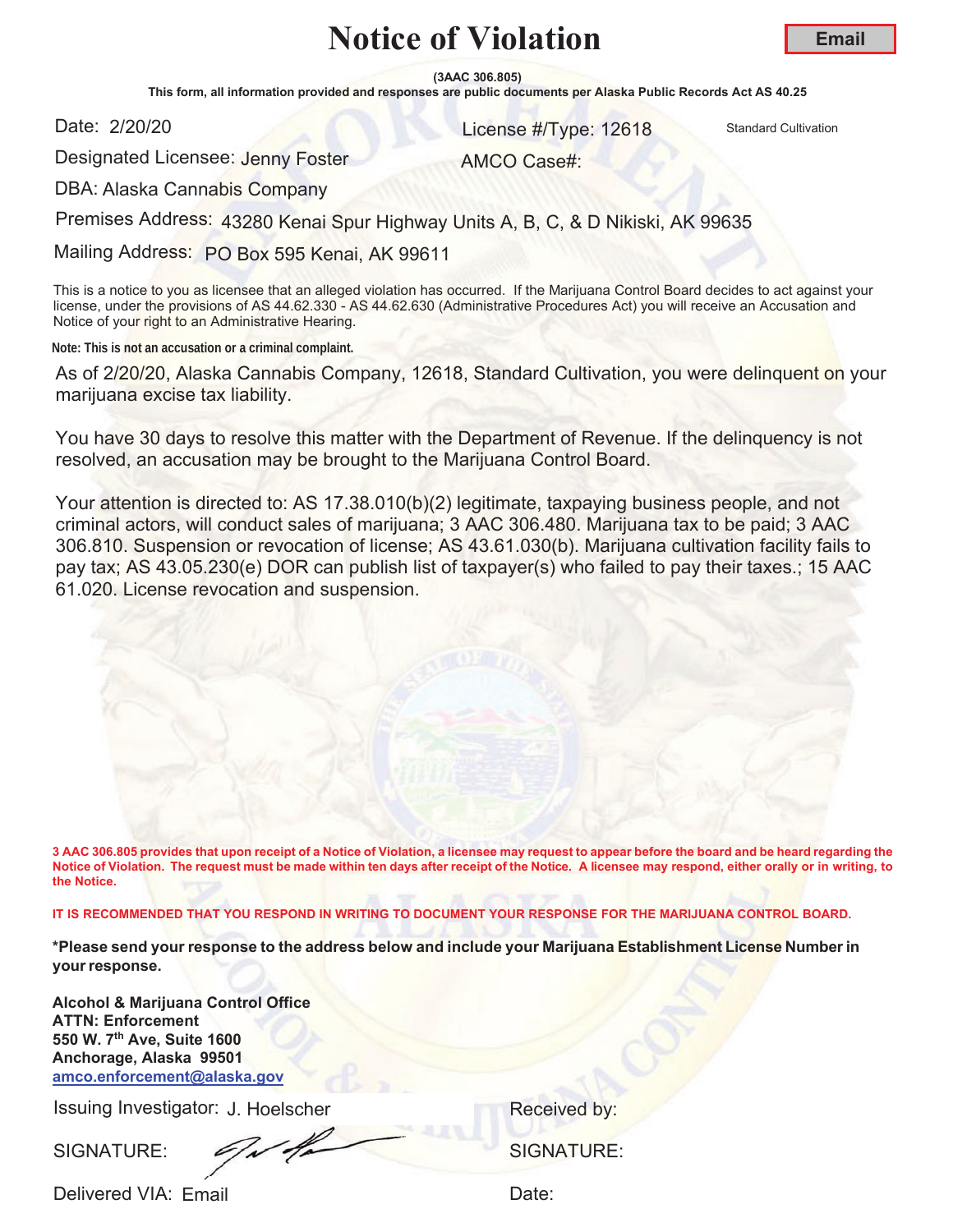**(3AAC 306.805)**

This form, all information provided and responses are public documents per Alaska Public Records Act AS 40.25

Date: 2/20/20

**License #Type: 12833** Standard Cultivation

AMCO Case#:

Designated Licensee: <mark>Dan Coglianese</mark>

DBA: Alaska Loven It, LLC

Premises Address: 2908 Kachemak Drive Homer, AK 99603

Mailing Address: PO Box 1581, Homer, AK 99603

This is a notice to you as licensee that an alleged violation has occurred. If the Marijuana Control Board decides to act against your license, under the provisions of AS 44.62.330 - AS 44.62.630 (Administrative Procedures Act) you will receive an Accusation and Notice of your right to an Administrative Hearing.

**Note: This is not an accusation or a criminal complaint.**

As of 2/20/2020, 12833, Alaska Loven It, LLC, 12833, Standard Cultivation, you were delinquent on your marijuana excise tax liability.

You have 30 days to resolve this matter with the Department of Revenue. If the delinquency is not resolved, an accusation may be brought to the Marijuana Control Board.

Your attention is directed to: AS 17.38.010(b)(2) legitimate, taxpaying business people, and not criminal actors, will conduct sales of marijuana; 3 AAC 306.480. Marijuana tax to be paid; 3 AAC 306.810. Suspension or revocation of license; AS 43.61.030(b). Marijuana cultivation facility fails to pay tax; AS 43.05.230(e) DOR can publish list of taxpayer(s) who failed to pay their taxes.; 15 AAC 61.020. License revocation and suspension.

**3 AAC 306.805 provides that upon receipt of a Notice of Violation, a licensee may request to appear before the board and be heard regarding the Notice of Violation. The request must be made within ten days after receipt of the Notice. A licensee may respond, either orally or in writing, to the Notice.** 

**IT IS RECOMMENDED THAT YOU RESPOND IN WRITING TO DOCUMENT YOUR RESPONSE FOR THE MARIJUANA CONTROL BOARD.**

**\*Please send your response to the address below and include your Marijuana Establishment License Number in your response.**

**Alcohol & Marijuana Control Office ATTN: Enforcement 550 W. 7th Ave, Suite 1600 Anchorage, Alaska 99501 amco.enforcement@alaska.gov**

Issuing Investigator: J. Hoelscher **Election Control Control Control Control Control Control Control Control Control Control Control Control Control Control Control Control Control Control Control Control Control Control C** 

SIGNATURE: 6/1/4/2000 SIGNATURE: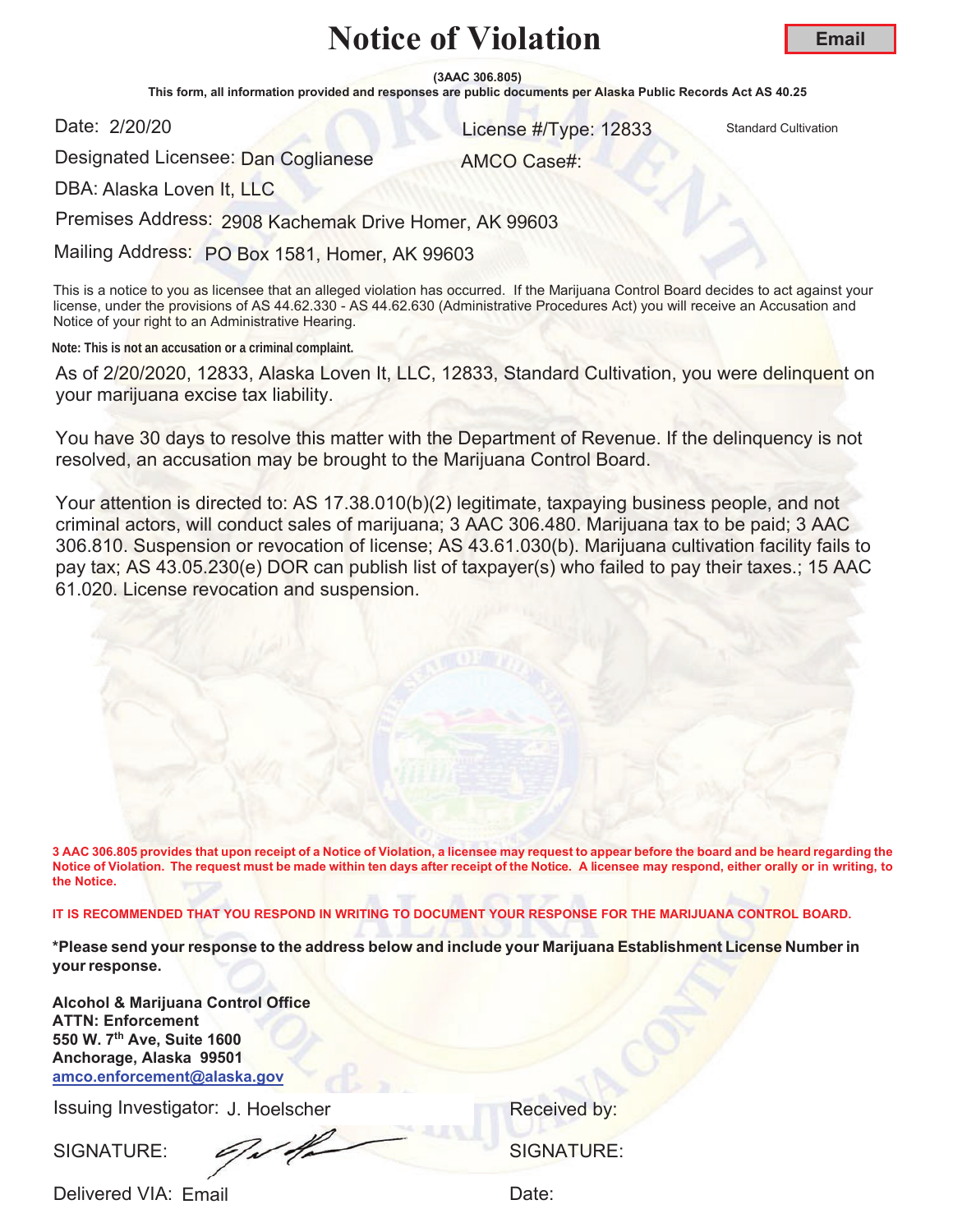**(3AAC 306.805)**

This form, all information provided and responses are public documents per Alaska Public Records Act AS 40.25

Date: 2/20/20

**License #Type: 12872** Standard Cultivation

AMCO Case#:

Designated Licensee: Jason Bott

DBA: GREENSTAR INC

Premises Address: 54843 Kenai Spur Hwy Nikiski, AK 99635-9999

Mailing Address: PO Box 3208, Soldotna, AK 99669-9719

This is a notice to you as licensee that an alleged violation has occurred. If the Marijuana Control Board decides to act against your license, under the provisions of AS 44.62.330 - AS 44.62.630 (Administrative Procedures Act) you will receive an Accusation and Notice of your right to an Administrative Hearing.

**Note: This is not an accusation or a criminal complaint.**

As of 2/20/20, GREENSTAR INC, 12872, Standard Cultivation, you were delinquent on your marijuana excise tax liability.

You have 30 days to resolve this matter with the Department of Revenue. If the delinquency is not resolved, an accusation may be brought to the Marijuana Control Board.

Your attention is directed to: AS 17.38.010(b)(2) legitimate, taxpaying business people, and not criminal actors, will conduct sales of marijuana; 3 AAC 306.480. Marijuana tax to be paid; 3 AAC 306.810. Suspension or revocation of license; AS 43.61.030(b). Marijuana cultivation facility fails to pay tax; AS 43.05.230(e) DOR can publish list of taxpayer(s) who failed to pay their taxes.; 15 AAC 61.020. License revocation and suspension.

**3 AAC 306.805 provides that upon receipt of a Notice of Violation, a licensee may request to appear before the board and be heard regarding the Notice of Violation. The request must be made within ten days after receipt of the Notice. A licensee may respond, either orally or in writing, to the Notice.** 

**IT IS RECOMMENDED THAT YOU RESPOND IN WRITING TO DOCUMENT YOUR RESPONSE FOR THE MARIJUANA CONTROL BOARD.**

**\*Please send your response to the address below and include your Marijuana Establishment License Number in your response.**

**Alcohol & Marijuana Control Office ATTN: Enforcement 550 W. 7th Ave, Suite 1600 Anchorage, Alaska 99501 amco.enforcement@alaska.gov**

Issuing Investigator: J. Hoelscher **Election Control Control Control Control Control Control Control Control Control Control Control Control Control Control Control Control Control Control Control Control Control Control C** 

SIGNATURE: <del>C/M/M</del> SIGNATURE: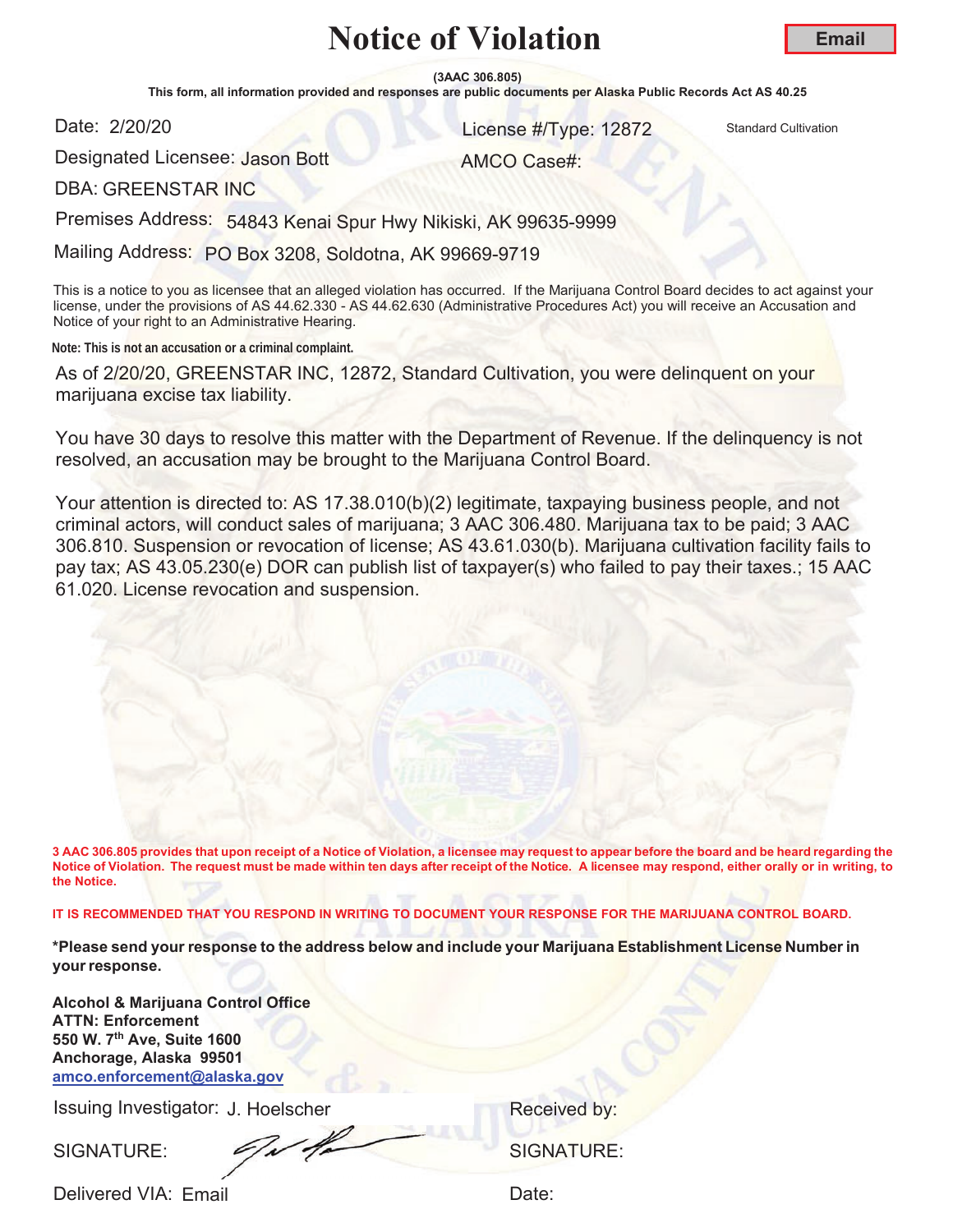**(3AAC 306.805)**

This form, all information provided and responses are public documents per Alaska Public Records Act AS 40.25

Date: 2/20/20

**License #Type: 13221 Standard Cultivation** 

Designated Licensee: Norvin Perez

AMCO Case#:

DBA: GREEN VALLEY ENTERPRISES

Premises Address: 8505 Old Dairy Road Ste 2, Juneau, AK 99801

Mailing Address: 10672 Kenai Spur Highway 112 PMB 908 Kenai, AK 99611

This is a notice to you as licensee that an alleged violation has occurred. If the Marijuana Control Board decides to act against your license, under the provisions of AS 44.62.330 - AS 44.62.630 (Administrative Procedures Act) you will receive an Accusation and Notice of your right to an Administrative Hearing.

**Note: This is not an accusation or a criminal complaint.**

As of 2/20/2020, GREEN VALLEY ENTERPRISES, 13211, Standard Cultivation, you were delinquent on your marijuana excise tax liability.

You have 30 days to resolve this matter with the Department of Revenue. If the delinquency is not resolved, an accusation may be brought to the Marijuana Control Board.

Your attention is directed to: AS 17.38.010(b)(2) legitimate, taxpaying business people, and not criminal actors, will conduct sales of marijuana; 3 AAC 306.480. Marijuana tax to be paid; 3 AAC 306.810. Suspension or revocation of license; AS 43.61.030(b). Marijuana cultivation facility fails to pay tax; AS 43.05.230(e) DOR can publish list of taxpayer(s) who failed to pay their taxes.; 15 AAC 61.020. License revocation and suspension.

**3 AAC 306.805 provides that upon receipt of a Notice of Violation, a licensee may request to appear before the board and be heard regarding the Notice of Violation. The request must be made within ten days after receipt of the Notice. A licensee may respond, either orally or in writing, to the Notice.** 

**IT IS RECOMMENDED THAT YOU RESPOND IN WRITING TO DOCUMENT YOUR RESPONSE FOR THE MARIJUANA CONTROL BOARD.**

**\*Please send your response to the address below and include your Marijuana Establishment License Number in your response.**

**Alcohol & Marijuana Control Office ATTN: Enforcement 550 W. 7th Ave, Suite 1600 Anchorage, Alaska 99501 amco.enforcement@alaska.gov**

Issuing Investigator: J. Hoelscher **Election Control Control Control Control Control Control Control Control Control Control Control Control Control Control Control Control Control Control Control Control Control Control C** 

SIGNATURE: SIGNATURE: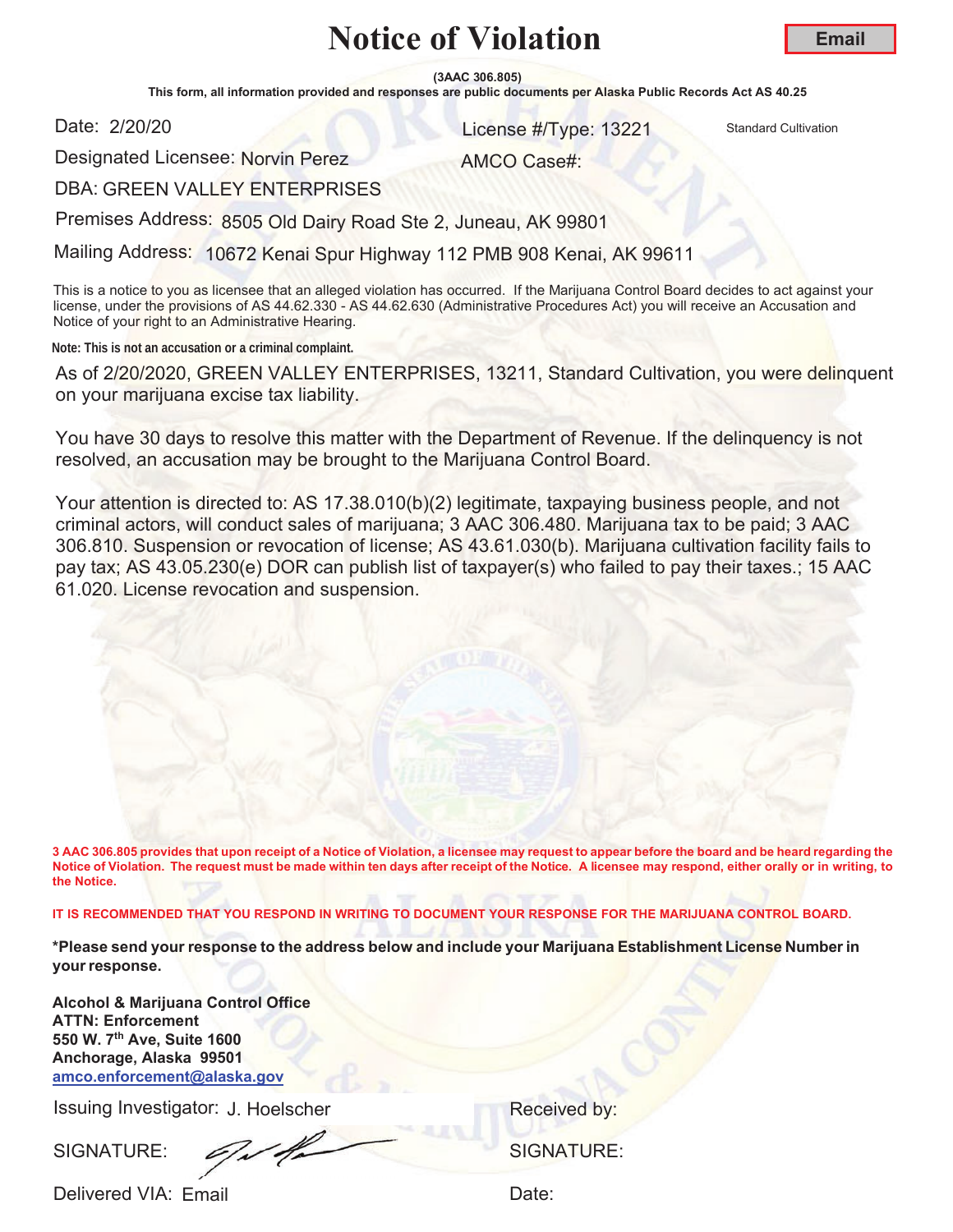**(3AAC 306.805)**

This form, all information provided and responses are public documents per Alaska Public Records Act AS 40.25

Date: 2/20/20

**License #Type: 13577** Standard Cultivation

Designated Licensee: <mark>Darren Phillips</mark>

AMCO Case#:

DBA: FIBERFLITE

Premises Address: 120 Jarvis Street Unit C Sitka, AK 99835

Mailing Address: 120 Jarvis Street Unit C Sitka, AK 99835

This is a notice to you as licensee that an alleged violation has occurred. If the Marijuana Control Board decides to act against your license, under the provisions of AS 44.62.330 - AS 44.62.630 (Administrative Procedures Act) you will receive an Accusation and Notice of your right to an Administrative Hearing.

**Note: This is not an accusation or a criminal complaint.**

As of 2/20/2020, FIBERFLITE, 13577, Standard Cultivation, you were delinquent on your marijuana excise tax liability.

You have 30 days to resolve this matter with the Department of Revenue. If the delinquency is not resolved, an accusation may be brought to the Marijuana Control Board.

Your attention is directed to: AS 17.38.010(b)(2) legitimate, taxpaying business people, and not criminal actors, will conduct sales of marijuana; 3 AAC 306.480. Marijuana tax to be paid; 3 AAC 306.810. Suspension or revocation of license; AS 43.61.030(b). Marijuana cultivation facility fails to pay tax; AS 43.05.230(e) DOR can publish list of taxpayer(s) who failed to pay their taxes.; 15 AAC 61.020. License revocation and suspension.

**3 AAC 306.805 provides that upon receipt of a Notice of Violation, a licensee may request to appear before the board and be heard regarding the Notice of Violation. The request must be made within ten days after receipt of the Notice. A licensee may respond, either orally or in writing, to the Notice.** 

**IT IS RECOMMENDED THAT YOU RESPOND IN WRITING TO DOCUMENT YOUR RESPONSE FOR THE MARIJUANA CONTROL BOARD.**

**\*Please send your response to the address below and include your Marijuana Establishment License Number in your response.**

**Alcohol & Marijuana Control Office ATTN: Enforcement 550 W. 7th Ave, Suite 1600 Anchorage, Alaska 99501 amco.enforcement@alaska.gov**

Issuing Investigator: J. Hoelscher **Election Control Control Control Control Control Control Control Control Control Control Control Control Control Control Control Control Control Control Control Control Control Control C** 

SIGNATURE: COMPUTE: SIGNATURE: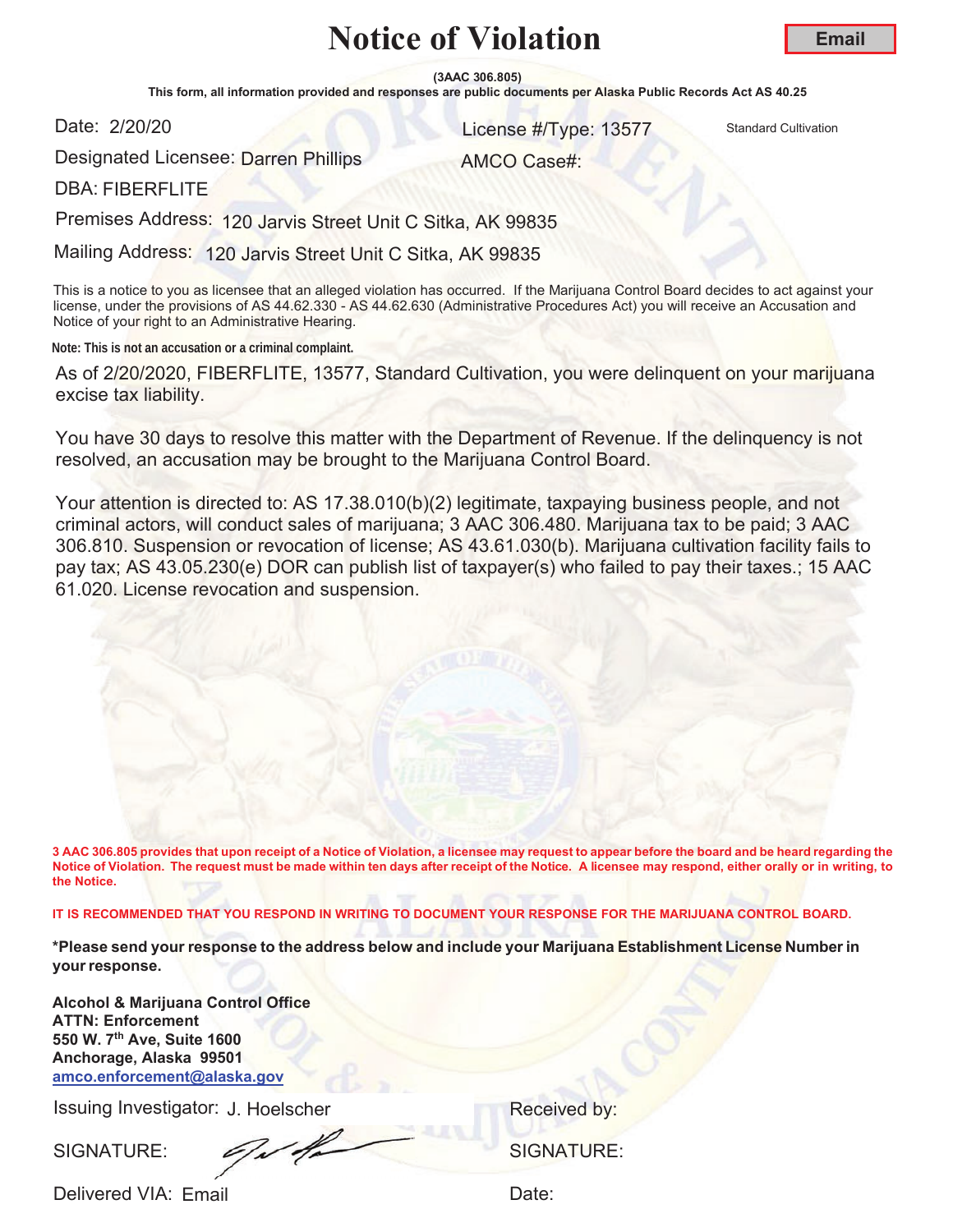**(3AAC 306.805)**

This form, all information provided and responses are public documents per Alaska Public Records Act AS 40.25

Date: 2/20/20

**2/20/20** License #/Type: 14245 Limited Cultivation

AMCO Case#:

**Email**

Designated Licensee: <mark>Da</mark>vid Huskey

DBA: CANNAFROST

Premises Address: 4315 E Dimond Way Wasilla, AK 99654

Mailing Address: 4315 E Dimond Way Wasilla, AK 99654

This is a notice to you as licensee that an alleged violation has occurred. If the Marijuana Control Board decides to act against your license, under the provisions of AS 44.62.330 - AS 44.62.630 (Administrative Procedures Act) you will receive an Accusation and Notice of your right to an Administrative Hearing.

**Note: This is not an accusation or a criminal complaint.**

As of 2/20/2020, CANNAFROST, 14245, Limited Cultivaton, you were delinquent on your marijuana excise tax liability.

You have 30 days to resolve this matter with the Department of Revenue. If the delinquency is not resolved, an accusation may be brought to the Marijuana Control Board.

Your attention is directed to: AS 17.38.010(b)(2) legitimate, taxpaying business people, and not criminal actors, will conduct sales of marijuana; 3 AAC 306.480. Marijuana tax to be paid; 3 AAC 306.810. Suspension or revocation of license; AS 43.61.030(b). Marijuana cultivation facility fails to pay tax; AS 43.05.230(e) DOR can publish list of taxpayer(s) who failed to pay their taxes.; 15 AAC 61.020. License revocation and suspension.

**3 AAC 306.805 provides that upon receipt of a Notice of Violation, a licensee may request to appear before the board and be heard regarding the Notice of Violation. The request must be made within ten days after receipt of the Notice. A licensee may respond, either orally or in writing, to the Notice.** 

**IT IS RECOMMENDED THAT YOU RESPOND IN WRITING TO DOCUMENT YOUR RESPONSE FOR THE MARIJUANA CONTROL BOARD.**

**\*Please send your response to the address below and include your Marijuana Establishment License Number in your response.**

**Alcohol & Marijuana Control Office ATTN: Enforcement 550 W. 7th Ave, Suite 1600 Anchorage, Alaska 99501 amco.enforcement@alaska.gov**

Issuing Investigator: J. Hoelscher **Election Control Control Control Control Control Control Control Control Control Control Control Control Control Control Control Control Control Control Control Control Control Control C** 

SIGNATURE: SIGNATURE: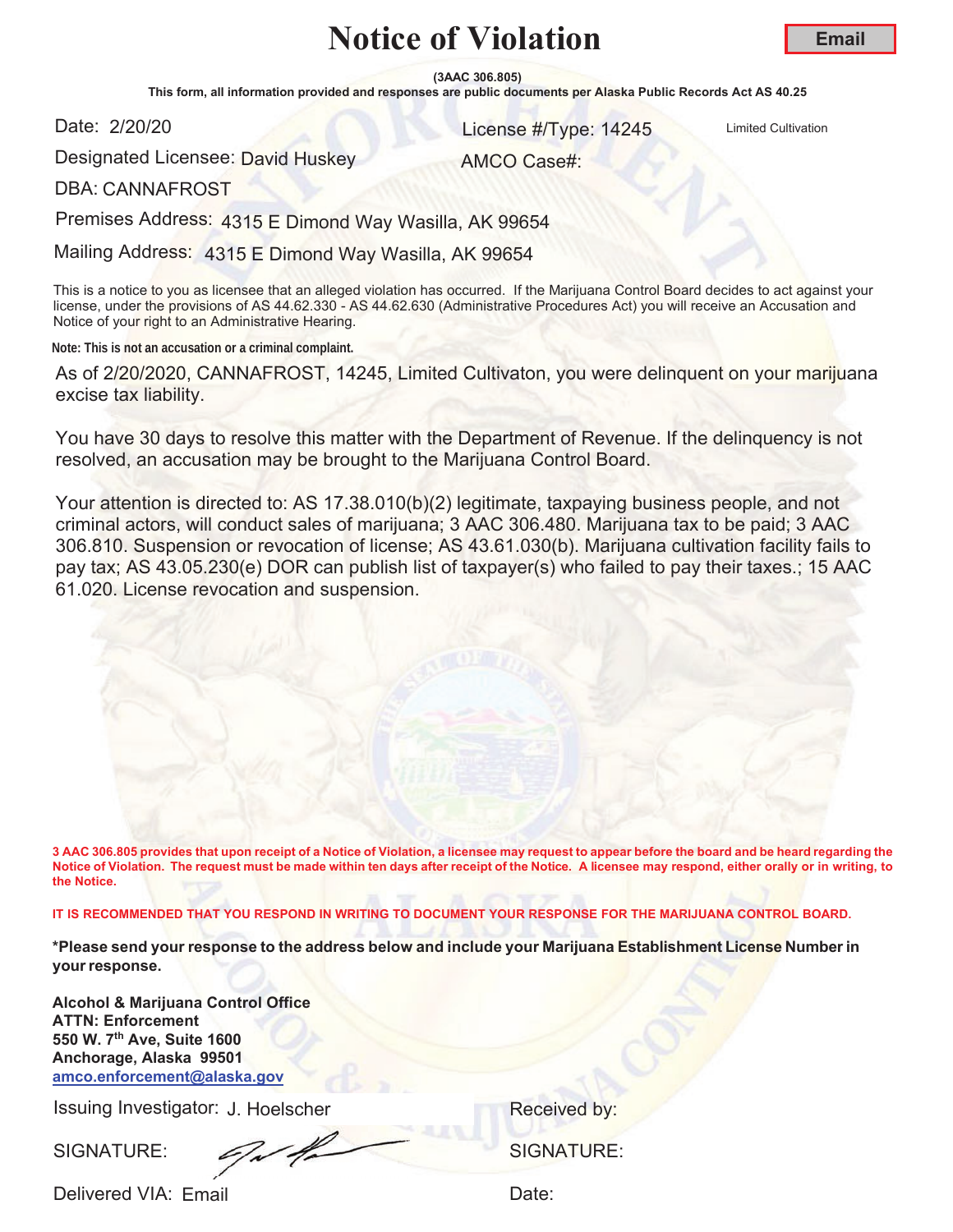**(3AAC 306.805)**

This form, all information provided and responses are public documents per Alaska Public Records Act AS 40.25

Date: 2/20/20

**2/20/20** License #/Type: 16474 Limited Cultivation

**Email**

Designated Licensee: Jennifer Huffman

AMCO Case#:

DBA: Grateful Bud LLC

Premises Address: 1817 Sunset Blvd, Kenai, AK 99611

Mailing Address: 1817 Sunset Blvd, Kenai, AK 99611

This is a notice to you as licensee that an alleged violation has occurred. If the Marijuana Control Board decides to act against your license, under the provisions of AS 44.62.330 - AS 44.62.630 (Administrative Procedures Act) you will receive an Accusation and Notice of your right to an Administrative Hearing.

**Note: This is not an accusation or a criminal complaint.**

As of 2/20/20, Grateful Bud LLC, 16474, Limited Cultivation, you were delinquent on your marijuana excise tax liability.

You have 30 days to resolve this matter with the Department of Revenue. If the delinquency is not resolved, an accusation may be brought to the Marijuana Control Board.

Your attention is directed to: AS 17.38.010(b)(2) legitimate, taxpaying business people, and not criminal actors, will conduct sales of marijuana; 3 AAC 306.480. Marijuana tax to be paid; 3 AAC 306.810. Suspension or revocation of license; AS 43.61.030(b). Marijuana cultivation facility fails to pay tax; AS 43.05.230(e) DOR can publish list of taxpayer(s) who failed to pay their taxes.; 15 AAC 61.020. License revocation and suspension.

**3 AAC 306.805 provides that upon receipt of a Notice of Violation, a licensee may request to appear before the board and be heard regarding the Notice of Violation. The request must be made within ten days after receipt of the Notice. A licensee may respond, either orally or in writing, to the Notice.** 

**IT IS RECOMMENDED THAT YOU RESPOND IN WRITING TO DOCUMENT YOUR RESPONSE FOR THE MARIJUANA CONTROL BOARD.**

**\*Please send your response to the address below and include your Marijuana Establishment License Number in your response.**

**Alcohol & Marijuana Control Office ATTN: Enforcement 550 W. 7th Ave, Suite 1600 Anchorage, Alaska 99501 amco.enforcement@alaska.gov**

Issuing Investigator: J. Hoelscher **Election Control Control Control Control Control Control Control Control Control Control Control Control Control Control Control Control Control Control Control Control Control Control C** 

SIGNATURE: SIGNATURE: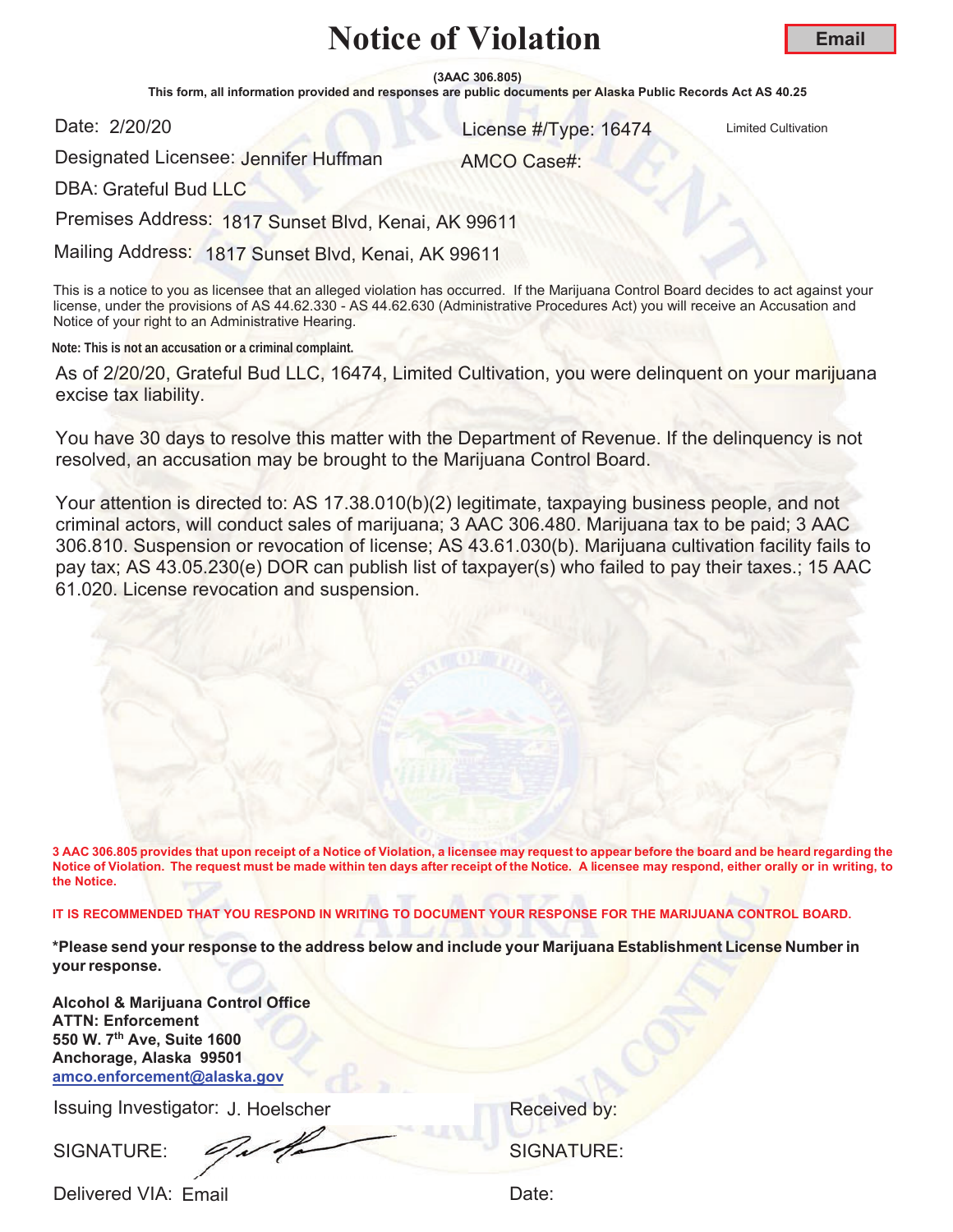**(3AAC 306.805)**

This form, all information provided and responses are public documents per Alaska Public Records Act AS 40.25

Date: 2/20/20

**2/20/20** License #/Type: 17886 Limited Cultivation

**Email**

Designated Licensee: Michael Dillard

AMCO Case#:

DBA: BAM ALASKA

Premises Address: 6051 W Aeronautical Ave Unit 2 Wasilla, AK 99623

Mailing Address: 3105 Minnesota Dr, Anchorage, AK 99503

This is a notice to you as licensee that an alleged violation has occurred. If the Marijuana Control Board decides to act against your license, under the provisions of AS 44.62.330 - AS 44.62.630 (Administrative Procedures Act) you will receive an Accusation and Notice of your right to an Administrative Hearing.

**Note: This is not an accusation or a criminal complaint.**

As of 2/20/2020, BAM ALASKA, 17886, Limited Cultivation, you were delinquent on your marijuana excise tax liability.

You have 30 days to resolve this matter with the Department of Revenue. If the delinquency is not resolved, an accusation may be brought to the Marijuana Control Board.

Your attention is directed to: AS 17.38.010(b)(2) legitimate, taxpaying business people, and not criminal actors, will conduct sales of marijuana; 3 AAC 306.480. Marijuana tax to be paid; 3 AAC 306.810. Suspension or revocation of license; AS 43.61.030(b). Marijuana cultivation facility fails to pay tax; AS 43.05.230(e) DOR can publish list of taxpayer(s) who failed to pay their taxes.; 15 AAC 61.020. License revocation and suspension.

**3 AAC 306.805 provides that upon receipt of a Notice of Violation, a licensee may request to appear before the board and be heard regarding the Notice of Violation. The request must be made within ten days after receipt of the Notice. A licensee may respond, either orally or in writing, to the Notice.** 

**IT IS RECOMMENDED THAT YOU RESPOND IN WRITING TO DOCUMENT YOUR RESPONSE FOR THE MARIJUANA CONTROL BOARD.**

**\*Please send your response to the address below and include your Marijuana Establishment License Number in your response.**

**Alcohol & Marijuana Control Office ATTN: Enforcement 550 W. 7th Ave, Suite 1600 Anchorage, Alaska 99501 amco.enforcement@alaska.gov**

Issuing Investigator: J. Hoelscher **Election Control Control Control Control Control Control Control Control Control Control Control Control Control Control Control Control Control Control Control Control Control Control C** 

SIGNATURE:  $\mathscr{L}/\mathscr{L}$